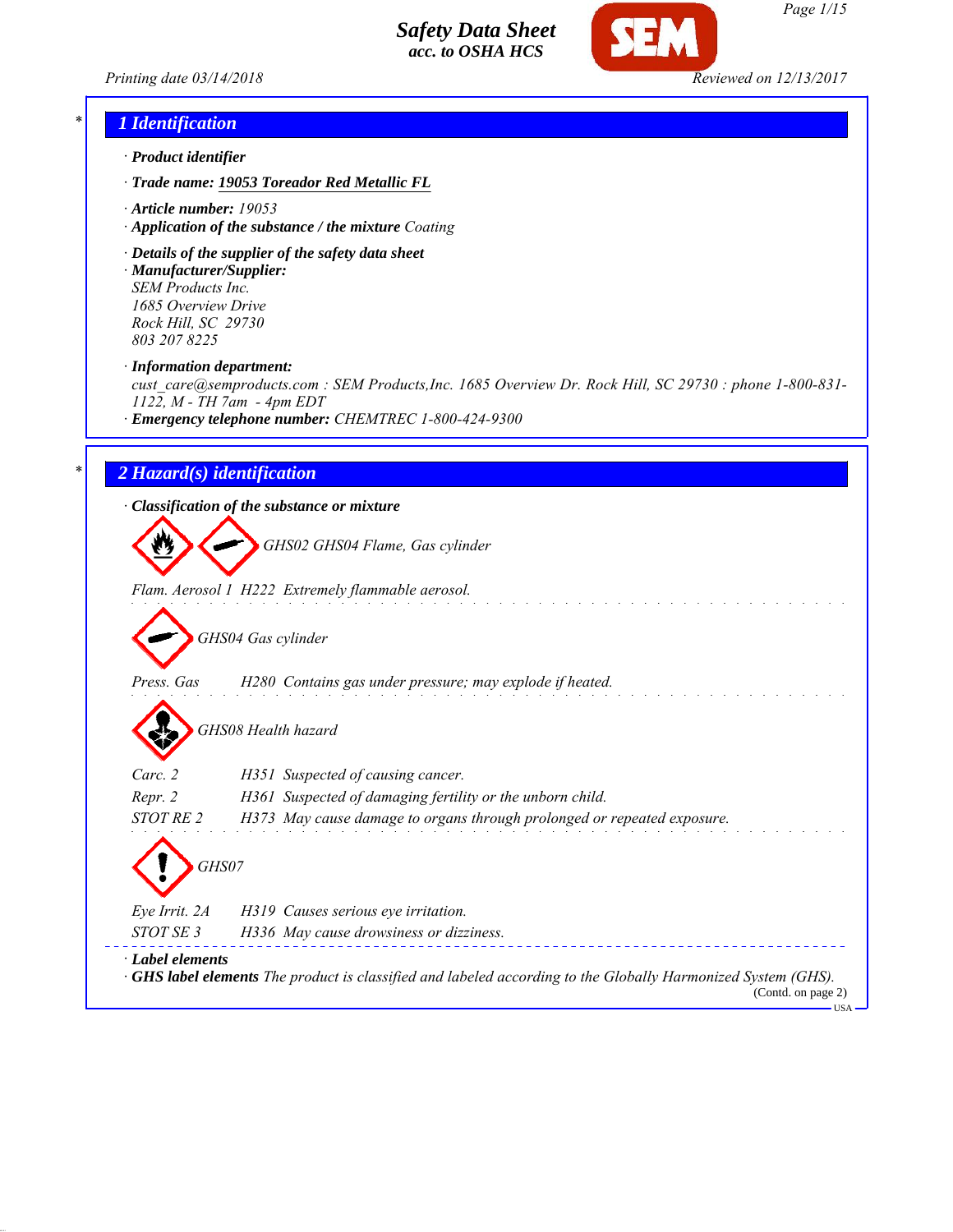*Printing date 03/14/2018 Reviewed on 12/13/2017*

*Trade name: 19053 Toreador Red Metallic FL*



USA

(Contd. on page 3)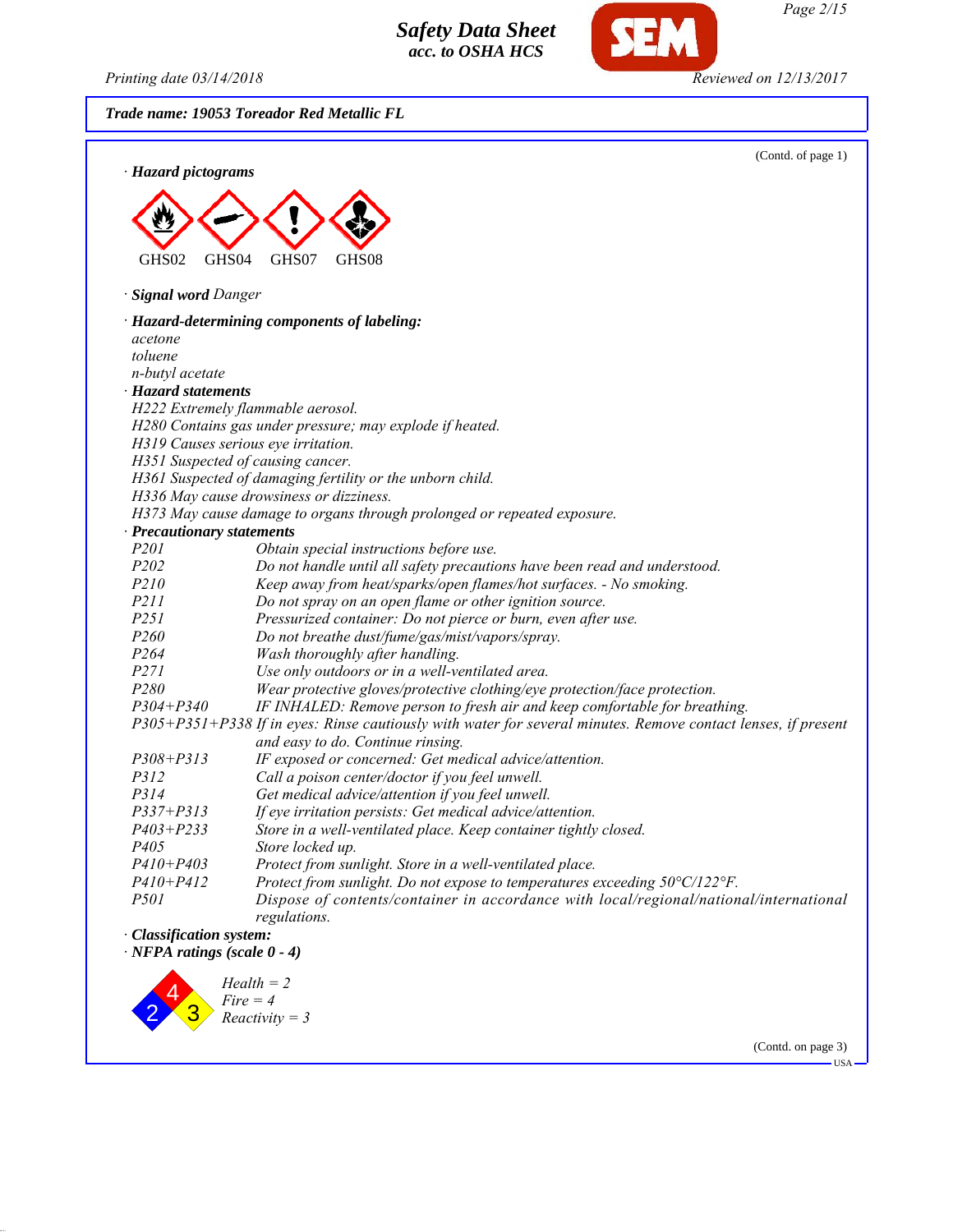*Trade name: 19053 Toreador Red Metallic FL*

(Contd. of page 2)

*· HMIS-ratings (scale 0 - 4)*



*· Other hazards*

*· Results of PBT and vPvB assessment*

- *· PBT: Not applicable.*
- *· vPvB: Not applicable.*

### *\* 3 Composition/information on ingredients*

*· Chemical characterization: Mixtures*

*· Description:*

*Mixture: consisting of the following components. Weight percentages*

| · Dangerous components: |                                                  |               |
|-------------------------|--------------------------------------------------|---------------|
| $67-64-1$ acetone       |                                                  | $13 - 30\%$   |
|                         | 68476-86-8 Petroleum gases, liquefied, sweetened | $13 - 30\%$   |
|                         | 108-65-6 2-methoxy-1-methylethyl acetate         | $13 - 30\%$   |
|                         | $123-86-4$ n-butyl acetate                       | $10 - 13%$    |
|                         | 110-19-0 isobutyl acetate                        | $5 - 7\%$     |
| 108-88-3 toluene        |                                                  | $1.5 - 5\%$   |
|                         | 763-69-9 ethyl 3-ethoxypropionate                | $1.5 - 5\%$   |
|                         | 108-10-1 4-methylpentan-2-one                    | $≥0.1-S1%$    |
|                         | 100-41-4 ethylbenzene                            | $20.1 - 51\%$ |

# *\* 4 First-aid measures*

- *· Description of first aid measures*
- *· After inhalation: Supply fresh air; consult doctor in case of complaints.*
- *· After skin contact: Generally the product does not irritate the skin.*
- *· After eye contact:*
- *Rinse opened eye for several minutes under running water. If symptoms persist, consult a doctor.*
- *· After swallowing: If symptoms persist consult doctor.*
- *· Information for doctor:*
- *· Most important symptoms and effects, both acute and delayed No further relevant information available.*
- *· Indication of any immediate medical attention and special treatment needed*
- *No further relevant information available.*

# *\* 5 Fire-fighting measures*

- *· Extinguishing media*
- *· Suitable extinguishing agents:*
- *CO2, extinguishing powder or water spray. Fight larger fires with water spray or alcohol resistant foam.*
- *· Special hazards arising from the substance or mixture No further relevant information available.*

(Contd. on page 4)

*Page 3/15*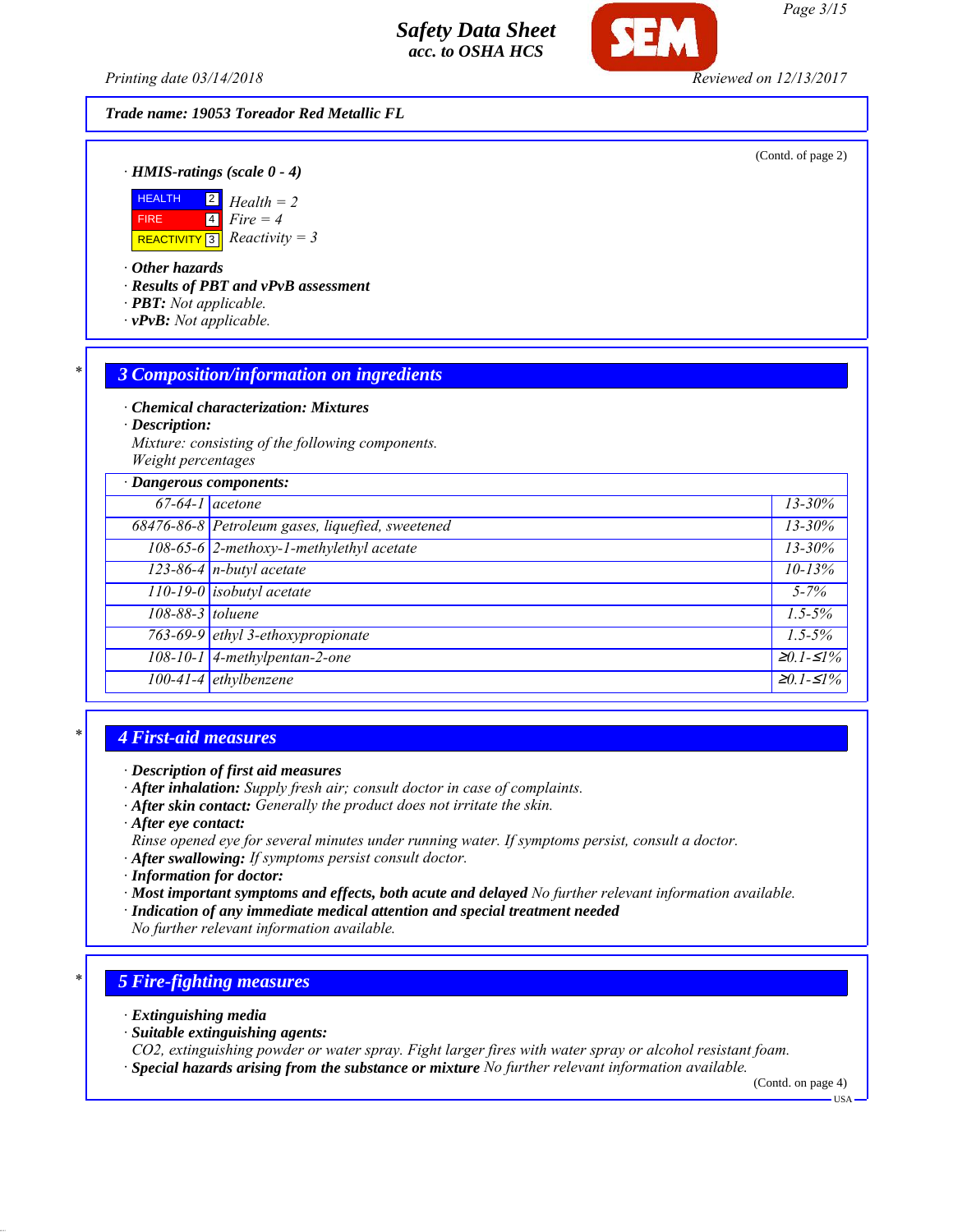*Trade name: 19053 Toreador Red Metallic FL*

*· Advice for firefighters*

*· Protective equipment: Wear self-contained respiratory protective device.*

### *\* 6 Accidental release measures*

## *· Personal precautions, protective equipment and emergency procedures Wear protective equipment. Keep unprotected persons away.*

- *· Environmental precautions: Do not allow to enter sewers/ surface or ground water.*
- *· Methods and material for containment and cleaning up: Dispose contaminated material as waste according to item 13.*
- *Ensure adequate ventilation.*
- 
- *· Reference to other sections*
- *See Section 7 for information on safe handling.*
- *See Section 8 for information on personal protection equipment.*
- *See Section 13 for disposal information.*
- *· Protective Action Criteria for Chemicals*

# *· PAC-1: 67-64-1 acetone 200 ppm 108-65-6 2-methoxy-1-methylethyl acetate 50 ppm 123-86-4 n-butyl acetate 5 ppm 110-19-0 isobutyl acetate 450 ppm 108-88-3 toluene 67 ppm 763-69-9 ethyl 3-ethoxypropionate 1.6 ppm 108-10-1 4-methylpentan-2-one 75 ppm 110-43-0 heptan-2-one 150 ppm 1330-20-7 xylene 130 ppm 100-41-4 ethylbenzene 33 ppm 71-36-3 butan-1-ol 60 ppm 111-76-2 2-butoxyethanol 60 ppm 25322-68-3 Polyethylene glycol 30 mg/m³ · PAC-2: 67-64-1 acetone 3200\* ppm 108-65-6 2-methoxy-1-methylethyl acetate 1,000 ppm 123-86-4 n-butyl acetate 200 ppm 110-19-0 isobutyl acetate 1300\* ppm 108-88-3 toluene 560 ppm 763-69-9 ethyl 3-ethoxypropionate 18 ppm 108-10-1 4-methylpentan-2-one 500 ppm 110-43-0 heptan-2-one 670 ppm 1330-20-7 xylene 920\* ppm 100-41-4 ethylbenzene 1100\* ppm 71-36-3 butan-1-ol 800 ppm 111-76-2 2-butoxyethanol 120 ppm 25322-68-3 Polyethylene glycol 1,300 mg/m³* (Contd. on page 5)

(Contd. of page 3)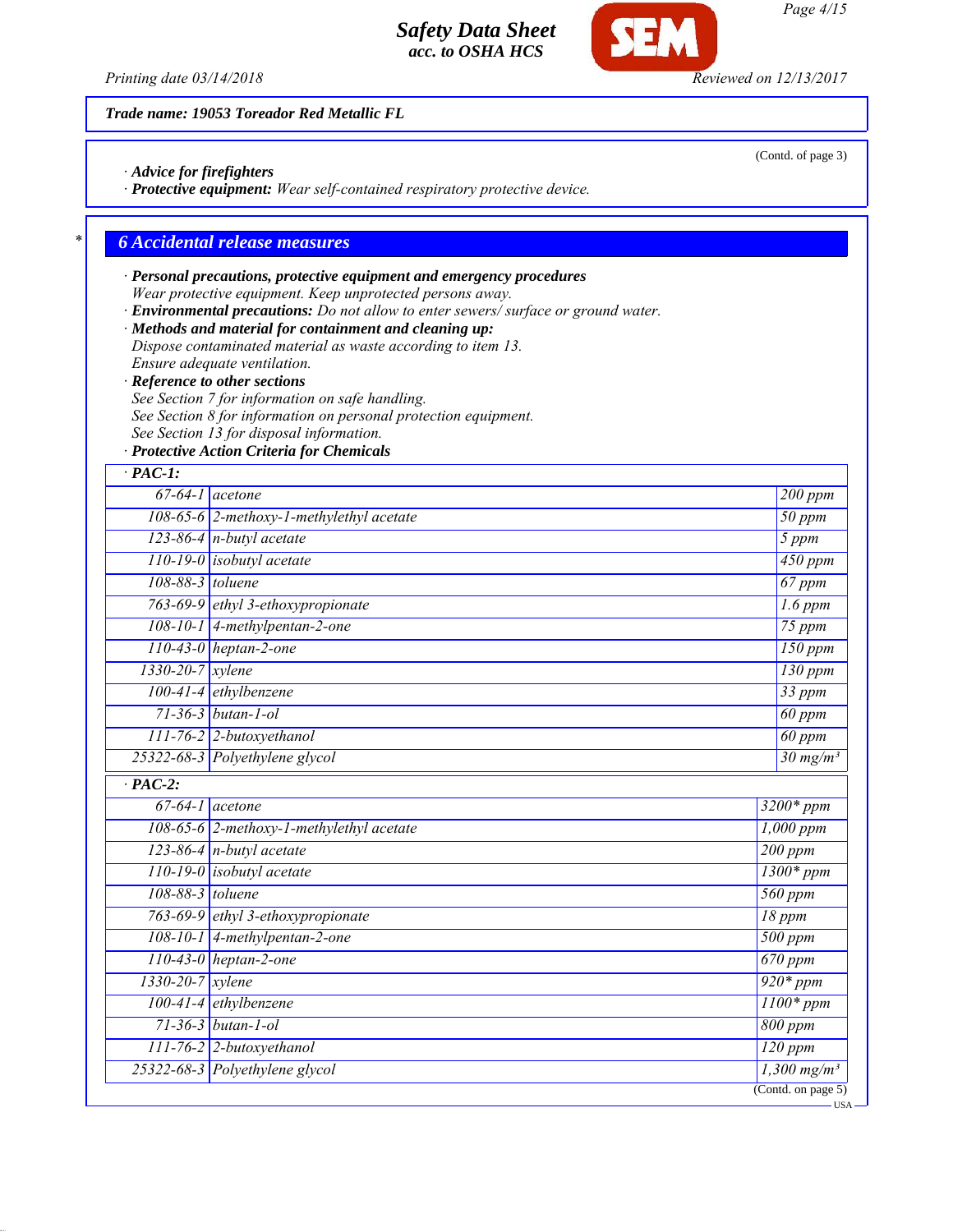

### *Trade name: 19053 Toreador Red Metallic FL*

|                              |                                                | (Contd. of page 4)      |
|------------------------------|------------------------------------------------|-------------------------|
| $\cdot$ PAC-3:               |                                                |                         |
| $67-64-1$ acetone            |                                                | $5700*ppm$              |
|                              | $108-65-6$ 2-methoxy-1-methylethyl acetate     | $\overline{5000}$ * ppm |
|                              | 123-86-4 $n$ -butyl acetate                    | $3000*$ ppm             |
|                              | $110-19-0$ isobutyl acetate                    | $7500**$ ppm            |
| 108-88-3 toluene             |                                                | $3700*$ ppm             |
|                              | $\overline{763-69-9}$ ethyl 3-ethoxypropionate | $110$ ppm               |
|                              | 108-10-1 4-methylpentan-2-one                  | $3000*$ ppm             |
|                              | $\overline{110-43-0}$ heptan-2-one             | $4000*$ ppm             |
| $\sqrt{1330-20}$ -7   xylene |                                                | $2500*$ ppm             |
|                              | $100-41-4$ ethylbenzene                        | $1800*ppm$              |
|                              | $71 - 36 - 3$ butan-1-ol                       | $\sqrt{8000}$ ** ppm    |
|                              | $\boxed{111-76-2}$ 2-butoxyethanol             | 700 ppm                 |
|                              | 25322-68-3 Polyethylene glycol                 | 7,700 $mg/m^3$          |

# *\* 7 Handling and storage*

#### *· Handling:*

- *· Precautions for safe handling No special measures required.*
- *· Information about protection against explosions and fires:*

*Do not spray on a naked flame or any incandescent material.*

*Keep ignition sources away - Do not smoke.*

*Pressurized container: protect from sunlight and do not expose to temperatures exceeding 50°C, i.e. electric lights. Do not pierce or burn, even after use.*

- *· Conditions for safe storage, including any incompatibilities*
- *· Storage:*

*· Requirements to be met by storerooms and receptacles:*

- *Observe official regulations on storing packagings with pressurized containers.*
- *· Information about storage in one common storage facility: Store away from oxidizing agents.*
- *· Further information about storage conditions: Keep receptacle tightly sealed.*
- *· Specific end use(s) No further relevant information available.*

### *\* 8 Exposure controls/personal protection*

*· Additional information about design of technical systems: No further data; see item 7.*

- *· Control parameters*
- *· Components with limit values that require monitoring at the workplace:*

*The following constituents are the only constituents of the product which have a PEL, TLV or other recommended exposure limit.*

*At this time, the other constituents have no known exposure limits.*

|     | 67-64-1 acetone                                                                                              |  |  |
|-----|--------------------------------------------------------------------------------------------------------------|--|--|
| PEL | Long-term value: $2400$ mg/m <sup>3</sup> , 1000 ppm                                                         |  |  |
| REL | Long-term value: 590 mg/m <sup>3</sup> , 250 ppm                                                             |  |  |
| TLV | Short-term value: $1187 \text{ mg/m}^3$ , 500 ppm<br>Long-term value: 594 mg/m <sup>3</sup> , 250 ppm<br>BEI |  |  |
|     | (Contd. on page 6)                                                                                           |  |  |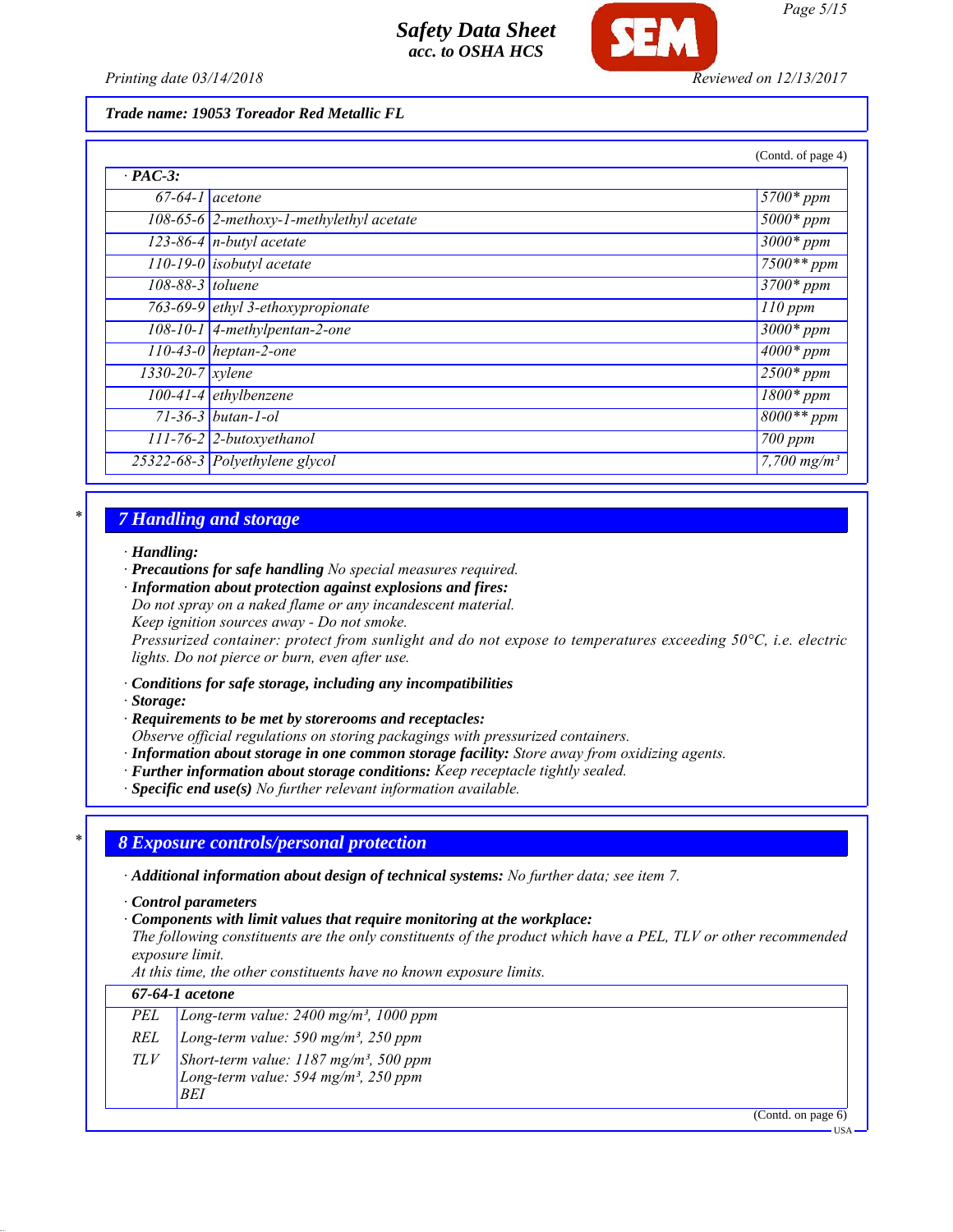

|            |                                                                                                         | (Contd. of page 5)    |
|------------|---------------------------------------------------------------------------------------------------------|-----------------------|
|            | 108-65-6 2-methoxy-1-methylethyl acetate                                                                |                       |
|            | WEEL Long-term value: 50 ppm                                                                            |                       |
|            | 123-86-4 n-butyl acetate                                                                                |                       |
| PEL        | Long-term value: 710 mg/m <sup>3</sup> , 150 ppm                                                        |                       |
| REL        | Long-term value: $950$ mg/m <sup>3</sup> , 200 ppm                                                      |                       |
| TLV        | Short-term value: $712$ mg/m <sup>3</sup> , 150 ppm                                                     |                       |
|            | Long-term value: 238 mg/m <sup>3</sup> , 50 ppm                                                         |                       |
|            | 110-19-0 isobutyl acetate                                                                               |                       |
| <b>PEL</b> | Long-term value: $700$ mg/m <sup>3</sup> , 150 ppm                                                      |                       |
| REL        | Long-term value: 700 mg/m <sup>3</sup> , 150 ppm                                                        |                       |
| TLV        | Short-term value: $712$ mg/m <sup>3</sup> , 150 ppm                                                     |                       |
|            | Long-term value: $238$ mg/m <sup>3</sup> , 50 ppm                                                       |                       |
|            | 108-88-3 toluene                                                                                        |                       |
| <b>PEL</b> | Long-term value: 200 ppm                                                                                |                       |
|            | Ceiling limit value: 300; 500* ppm<br>*10-min peak per 8-hr shift                                       |                       |
| REL        | Short-term value: $560$ mg/m <sup>3</sup> , 150 ppm                                                     |                       |
|            | Long-term value: 375 mg/m <sup>3</sup> , 100 ppm                                                        |                       |
| TLV        | Long-term value: 75 mg/m <sup>3</sup> , 20 ppm                                                          |                       |
|            | BEI                                                                                                     |                       |
|            | 108-10-1 4-methylpentan-2-one                                                                           |                       |
| <b>PEL</b> | Long-term value: 410 mg/m <sup>3</sup> , 100 ppm                                                        |                       |
| <b>REL</b> | Short-term value: $300$ mg/m <sup>3</sup> , 75 ppm                                                      |                       |
|            | Long-term value: $205$ mg/m <sup>3</sup> , 50 ppm                                                       |                       |
| TLV        | Short-term value: $307 \text{ mg/m}^3$ , 75 ppm                                                         |                       |
|            | Long-term value: $82$ mg/m <sup>3</sup> , 20 ppm                                                        |                       |
|            | BEI<br>100-41-4 ethylbenzene                                                                            |                       |
| PEL        |                                                                                                         |                       |
|            | Long-term value: 435 mg/m <sup>3</sup> , 100 ppm                                                        |                       |
| REL        | Short-term value: $545$ mg/m <sup>3</sup> , 125 ppm<br>Long-term value: 435 mg/m <sup>3</sup> , 100 ppm |                       |
| TLV        | Long-term value: 87 mg/m <sup>3</sup> , 20 ppm                                                          |                       |
|            | BEI                                                                                                     |                       |
|            | <b>Ingredients with biological limit values:</b>                                                        |                       |
|            | 67-64-1 acetone                                                                                         |                       |
|            | $BEI$ 50 mg/L                                                                                           |                       |
|            | Medium: urine                                                                                           |                       |
|            | Time: end of shift                                                                                      |                       |
|            | Parameter: Acetone (nonspecific)                                                                        |                       |
|            |                                                                                                         | (Contd. on page $7$ ) |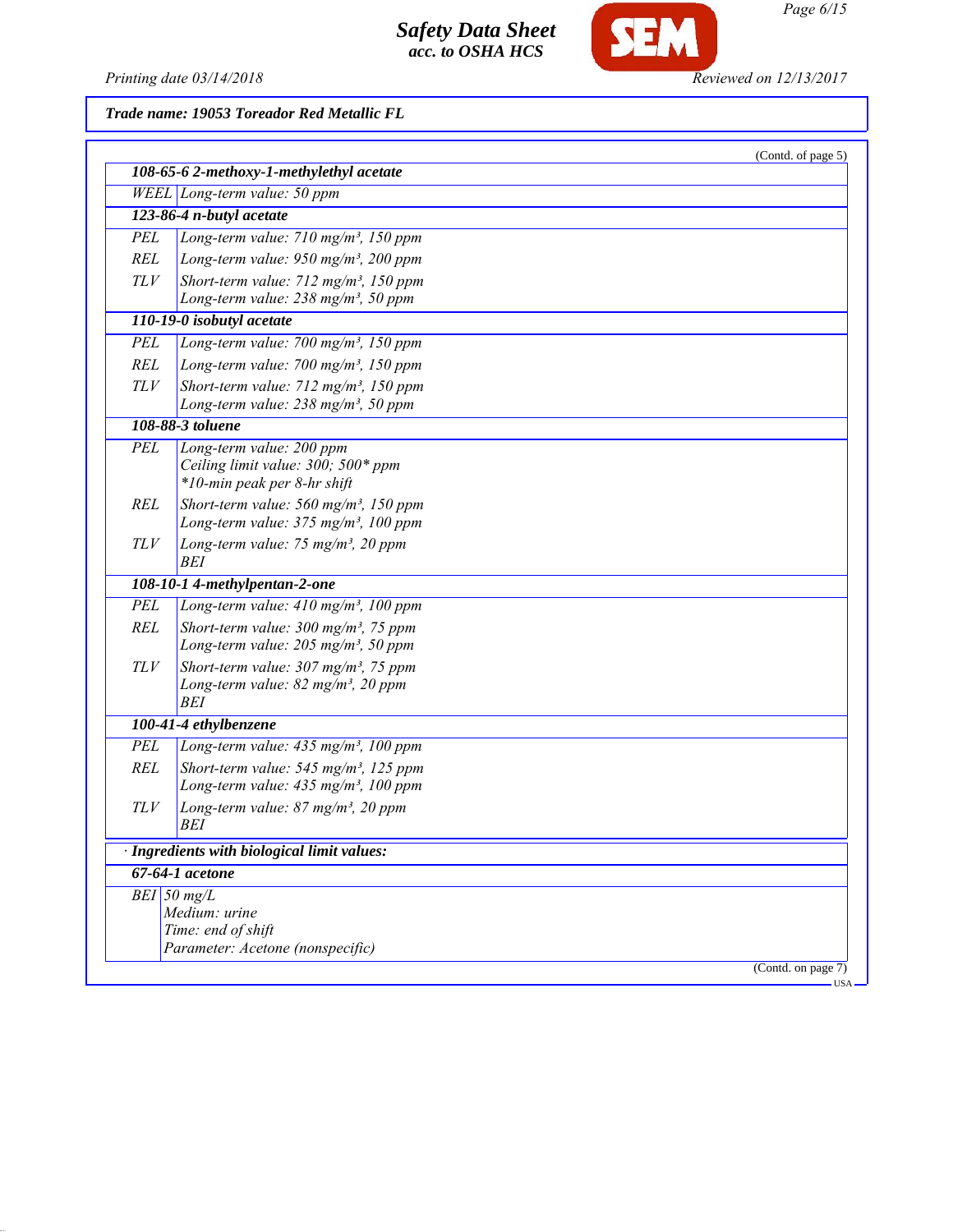Printing date 03/14/2018 **Reviewed on 12/13/2017** 

SEM

# *Trade name: 19053 Toreador Red Metallic FL*

| 108-88-3 toluene                                                                                                      | (Contd. of page 6)         |
|-----------------------------------------------------------------------------------------------------------------------|----------------------------|
|                                                                                                                       |                            |
| $BEI$ 0.02 mg/L                                                                                                       |                            |
| Medium: blood                                                                                                         |                            |
| Time: prior to last shift of workweek                                                                                 |                            |
| Parameter: Toluene                                                                                                    |                            |
| $0.03$ mg/L                                                                                                           |                            |
| Medium: urine                                                                                                         |                            |
| Time: end of shift                                                                                                    |                            |
| Parameter: Toluene                                                                                                    |                            |
| $0.3$ mg/g creatinine                                                                                                 |                            |
| Medium: urine                                                                                                         |                            |
| Time: end of shift                                                                                                    |                            |
| Parameter: o-Cresol with hydrolysis (background)                                                                      |                            |
| 108-10-1 4-methylpentan-2-one                                                                                         |                            |
| $BEI$ 1 mg/L                                                                                                          |                            |
| Medium: urine                                                                                                         |                            |
| Time: end of shift                                                                                                    |                            |
| Parameter: MIBK                                                                                                       |                            |
| 100-41-4 ethylbenzene                                                                                                 |                            |
| BEI $0.7$ g/g creatinine                                                                                              |                            |
| Medium: urine                                                                                                         |                            |
| Time: end of shift at end of workweek                                                                                 |                            |
| Parameter: Sum of mandelic acid and phenylglyoxylic acid (nonspecific, semi-quantitative)                             |                            |
|                                                                                                                       |                            |
| Medium: end-exhaled air                                                                                               |                            |
| Time: not critical                                                                                                    |                            |
| Parameter: Ethyl benzene (semi-quantitative)                                                                          |                            |
| Additional information: The lists that were valid during the creation were used as basis.                             |                            |
| · Exposure controls                                                                                                   |                            |
| · Personal protective equipment:                                                                                      |                            |
| · General protective and hygienic measures:                                                                           |                            |
| Keep away from foodstuffs, beverages and feed.                                                                        |                            |
| Immediately remove all soiled and contaminated clothing.                                                              |                            |
| Wash hands before breaks and at the end of work.                                                                      |                            |
| Store protective clothing separately.                                                                                 |                            |
| Avoid contact with the eyes.                                                                                          |                            |
| Avoid contact with the eyes and skin.                                                                                 |                            |
| · Breathing equipment:                                                                                                |                            |
| In case of brief exposure or low pollution use respiratory filter device. In case of intensive or longer exposure use |                            |
| respiratory protective device that is independent of circulating air.<br>· Protection of hands:                       |                            |
| Due to missing tests no recommendation to the glove material can be given for the product/ the preparation/ the       |                            |
| chemical mixture.                                                                                                     |                            |
| Selection of the glove material on consideration of the penetration times, rates of diffusion and the degradation     | (Contd. on page 8)<br>-USA |

*Page 7/15*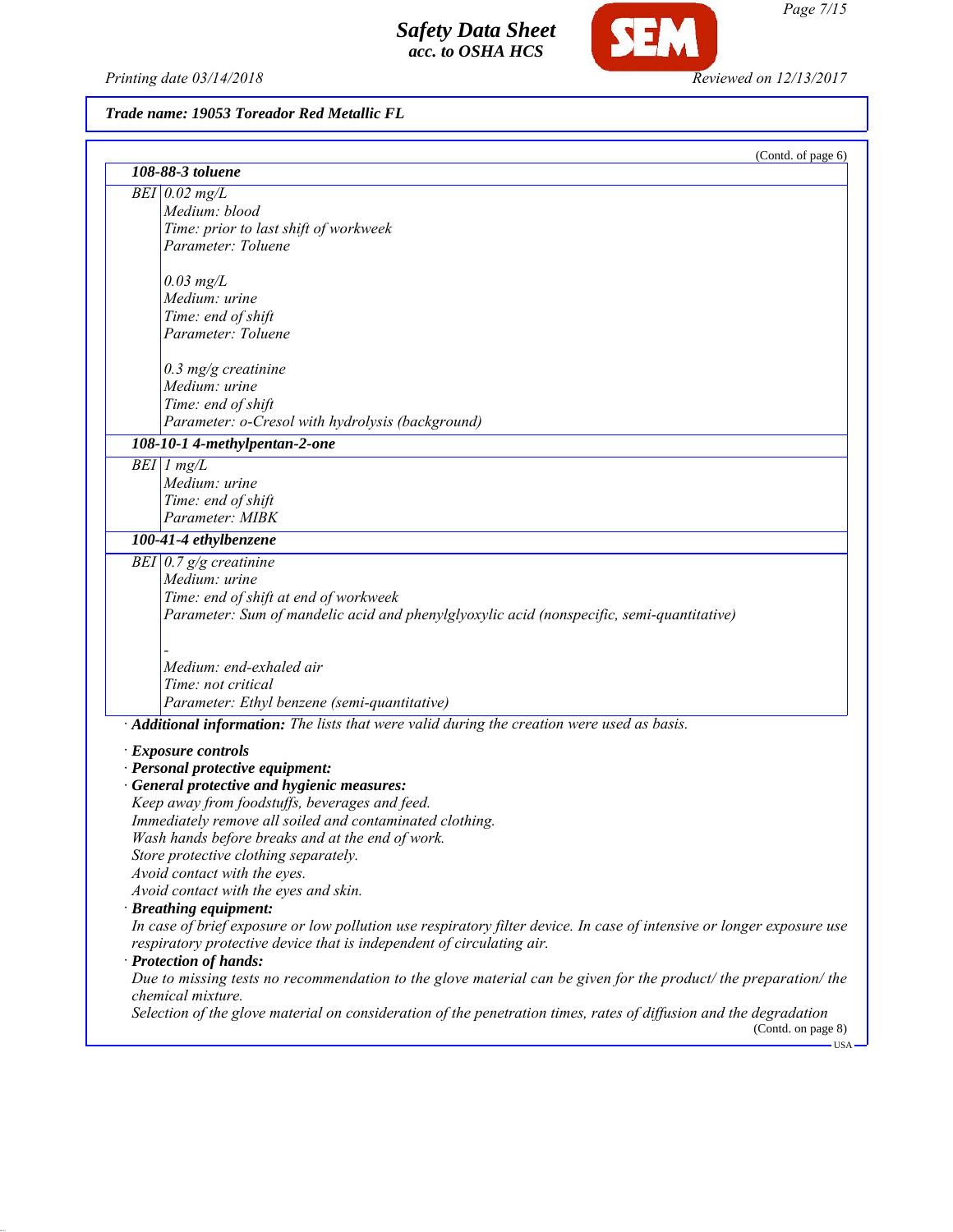*Trade name: 19053 Toreador Red Metallic FL*

(Contd. of page 7)

*Protective gloves*

*The glove material has to be impermeable and resistant to the product/ the substance/ the preparation.*

#### *· Material of gloves*

*The selection of the suitable gloves does not only depend on the material, but also on further marks of quality and varies from manufacturer to manufacturer. As the product is a preparation of several substances, the resistance of the glove material can not be calculated in advance and has therefore to be checked prior to the application.*

- *· Penetration time of glove material*
- *The exact break trough time has to be found out by the manufacturer of the protective gloves and has to be observed.*

*· Eye protection: Safety glasses*



*Tightly sealed goggles*

| · Information on basic physical and chemical properties |                                                          |
|---------------------------------------------------------|----------------------------------------------------------|
| <b>General Information</b>                              |                                                          |
| $\cdot$ Appearance:                                     |                                                          |
| Form:                                                   | Aerosol                                                  |
| Color:                                                  | Dark red                                                 |
| $\cdot$ Odor:<br>· Odor threshold:                      | Characteristic<br>Not determined.                        |
| $\cdot$ pH-value:                                       | Not determined.                                          |
| Change in condition                                     |                                                          |
| <b>Melting point/Melting range:</b>                     | Undetermined.                                            |
| <b>Boiling point/Boiling range:</b>                     | 55.8-56.6 °C                                             |
| · Flash point:                                          | $-103$ °C                                                |
| · Flammability (solid, gaseous):                        | Not applicable.                                          |
| · Ignition temperature:                                 | 370 °C                                                   |
| $\cdot$ Decomposition temperature:                      | Not determined.                                          |
| · Auto igniting:                                        | Product is not selfigniting.                             |
| · Danger of explosion:                                  | In use, may form flammable/explosive vapour-air mixture. |
|                                                         | Avoid high heat                                          |
| · Explosion limits:                                     |                                                          |
| Lower:                                                  | $1.9$ Vol %                                              |
| <b>Upper:</b>                                           | 13 Vol %                                                 |
| $\cdot$ Vapor pressure at 20 $\cdot$ C:                 | $233$ $hPa$                                              |
| $\cdot$ Density at 20 $\textdegree$ C:                  | $0.75802$ g/cm <sup>3</sup>                              |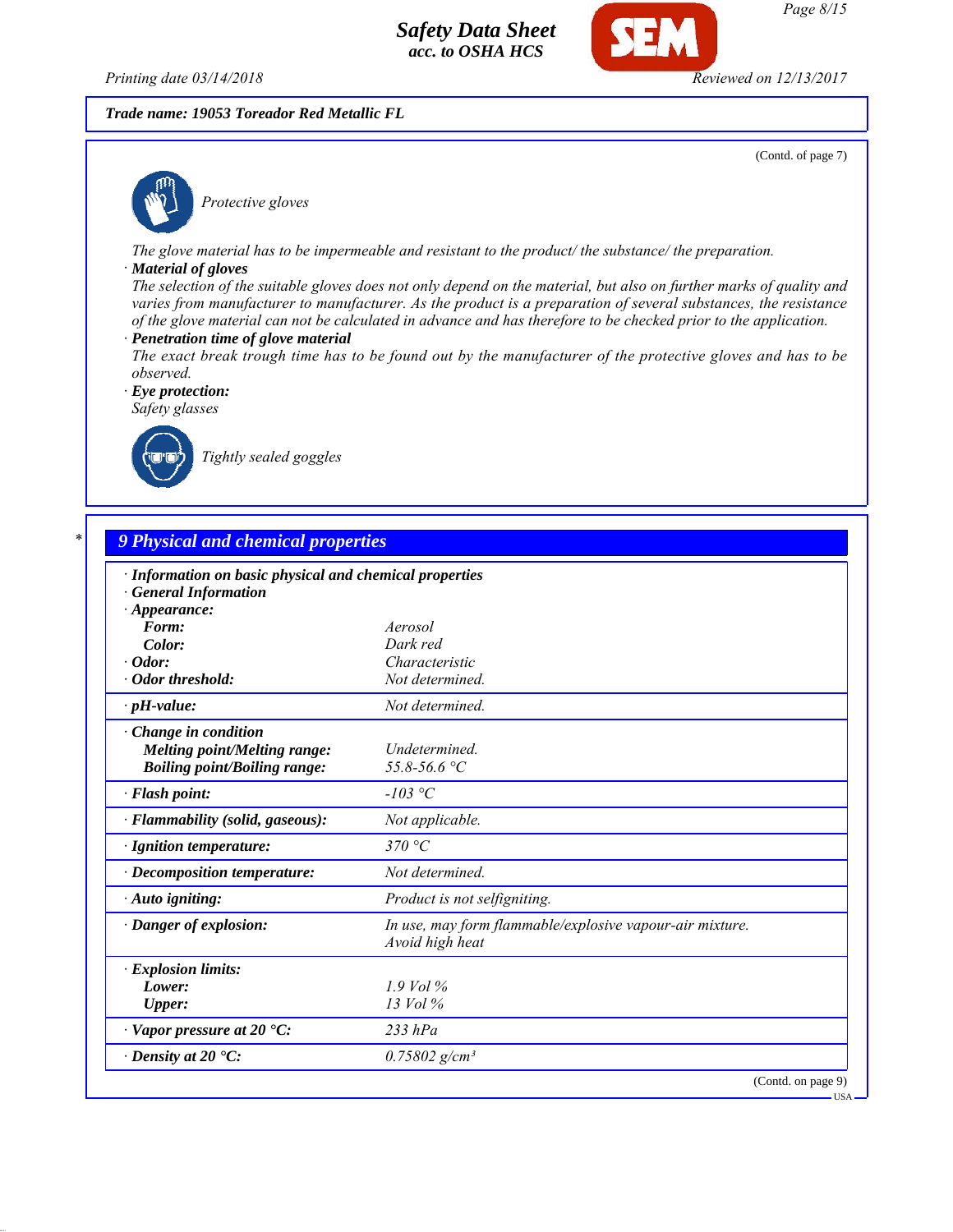

*Trade name: 19053 Toreador Red Metallic FL*

|                                                            |                                            | (Contd. of page 8) |
|------------------------------------------------------------|--------------------------------------------|--------------------|
| $\cdot$ Relative density                                   | Not determined.                            |                    |
| · Vapor density                                            | Not determined.                            |                    |
| $\cdot$ Evaporation rate                                   | Not applicable.                            |                    |
| · Solubility in / Miscibility with                         |                                            |                    |
| Water:                                                     | Not miscible or difficult to mix.          |                    |
| · Partition coefficient (n-octanol/water): Not determined. |                                            |                    |
| · Viscosity:                                               |                                            |                    |
| Dynamic:                                                   | Not determined.                            |                    |
| Kinematic:                                                 | Not determined.                            |                    |
| · Solvent content:                                         |                                            |                    |
| Organic solvents:                                          | $921\%$                                    |                    |
| <b>VOC</b> content:                                        | 62.21%                                     |                    |
|                                                            | 660.9 $g/l / 5.52 lb/gl$                   |                    |
| Solids content:                                            | $7.9\%$                                    |                    |
| $\cdot$ Other information                                  | No further relevant information available. |                    |

## *10 Stability and reactivity*

- *· Reactivity No further relevant information available.*
- *· Chemical stability*
- *· Thermal decomposition / conditions to be avoided: No decomposition if used according to specifications.*
- *· Possibility of hazardous reactions No dangerous reactions known.*
- *· Conditions to avoid No further relevant information available.*
- *· Incompatible materials: No further relevant information available.*
- *· Hazardous decomposition products:*
- *Nitrogen oxides*
- *Hydrocarbons*

*Carbon monoxide and carbon dioxide*

### *\* 11 Toxicological information*

#### *· Information on toxicological effects*

- *· Acute toxicity:*
- *· Primary irritant effect:*
- *· on the skin: No irritant effect.*
- *· on the eye: Irritating effect.*
- *· Sensitization: No sensitizing effects known.*
- *· Additional toxicological information:*

*The product shows the following dangers according to internally approved calculation methods for preparations: Irritant*

#### *· Carcinogenic categories*

|                        | · IARC (International Agency for Research on Cancer) |            |
|------------------------|------------------------------------------------------|------------|
| $108-88-3$ toluene     |                                                      |            |
|                        | $108-10-1$ 4-methylpentan-2-one                      | 2B         |
| $1330 - 20 - 7$ xylene |                                                      |            |
|                        | (Contd. on page $10$ )                               |            |
|                        |                                                      | <b>USA</b> |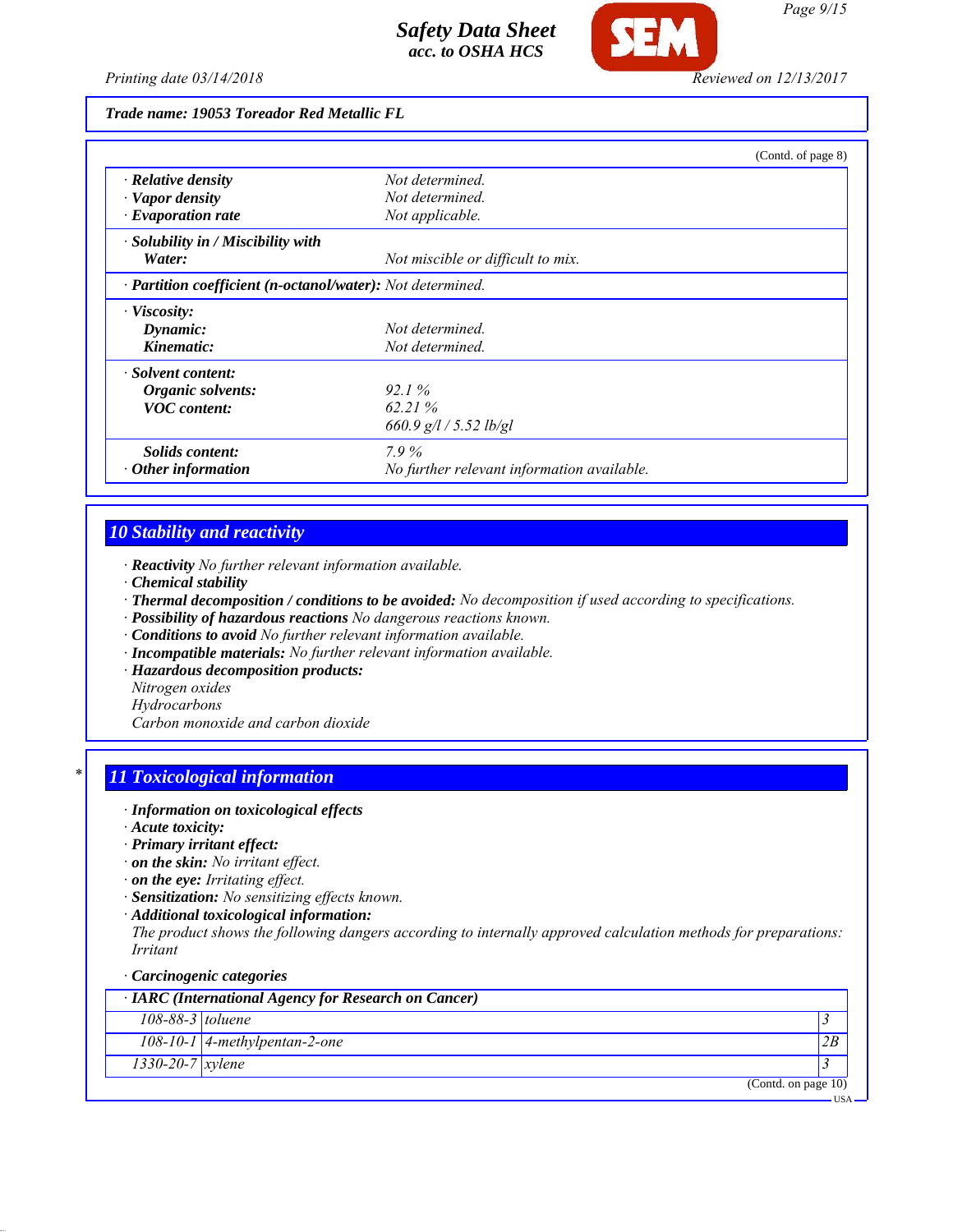

*Page 10/15*

(Contd. of page 9)

USA

*Trade name: 19053 Toreador Red Metallic FL*

*100-41-4 ethylbenzene 2B*

*111-76-2 2-butoxyethanol 3* 

*· NTP (National Toxicology Program)*

*None of the ingredients is listed.*

*· OSHA-Ca (Occupational Safety & Health Administration)*

*None of the ingredients is listed.*

# *\* 12 Ecological information*

#### *· Toxicity*

- *· Aquatic toxicity: No further relevant information available.*
- *· Persistence and degradability No further relevant information available.*
- *· Behavior in environmental systems:*
- *· Bioaccumulative potential No further relevant information available.*
- *· Mobility in soil No further relevant information available.*
- *· Additional ecological information:*

*· General notes:*

*Water hazard class 3 (Self-assessment): extremely hazardous for water*

*Do not allow product to reach ground water, water course or sewage system, even in small quantities.*

- *Danger to drinking water if even extremely small quantities leak into the ground.*
- *· Results of PBT and vPvB assessment*
- *· PBT: Not applicable.*
- *· vPvB: Not applicable.*
- *· Other adverse effects No further relevant information available.*

# *13 Disposal considerations*

*· Waste treatment methods*

*· Recommendation:*

*Must not be disposed of together with household garbage. Do not allow product to reach sewage system.*

*· Uncleaned packagings:*

*· Recommendation: Disposal must be made according to official regulations.*

| $\cdot$ UN-Number               |                     |  |
|---------------------------------|---------------------|--|
| · DOT, ADR, IMDG, IATA          | <i>UN1950</i>       |  |
| $\cdot$ UN proper shipping name |                     |  |
| $\cdot$ DOT                     | Aerosols, flammable |  |
| $\cdot$ ADR                     | 1950 Aerosols       |  |
| $\cdot$ IMDG                    | <i>AEROSOLS</i>     |  |
| $\cdot$ IATA                    | AEROSOLS, flammable |  |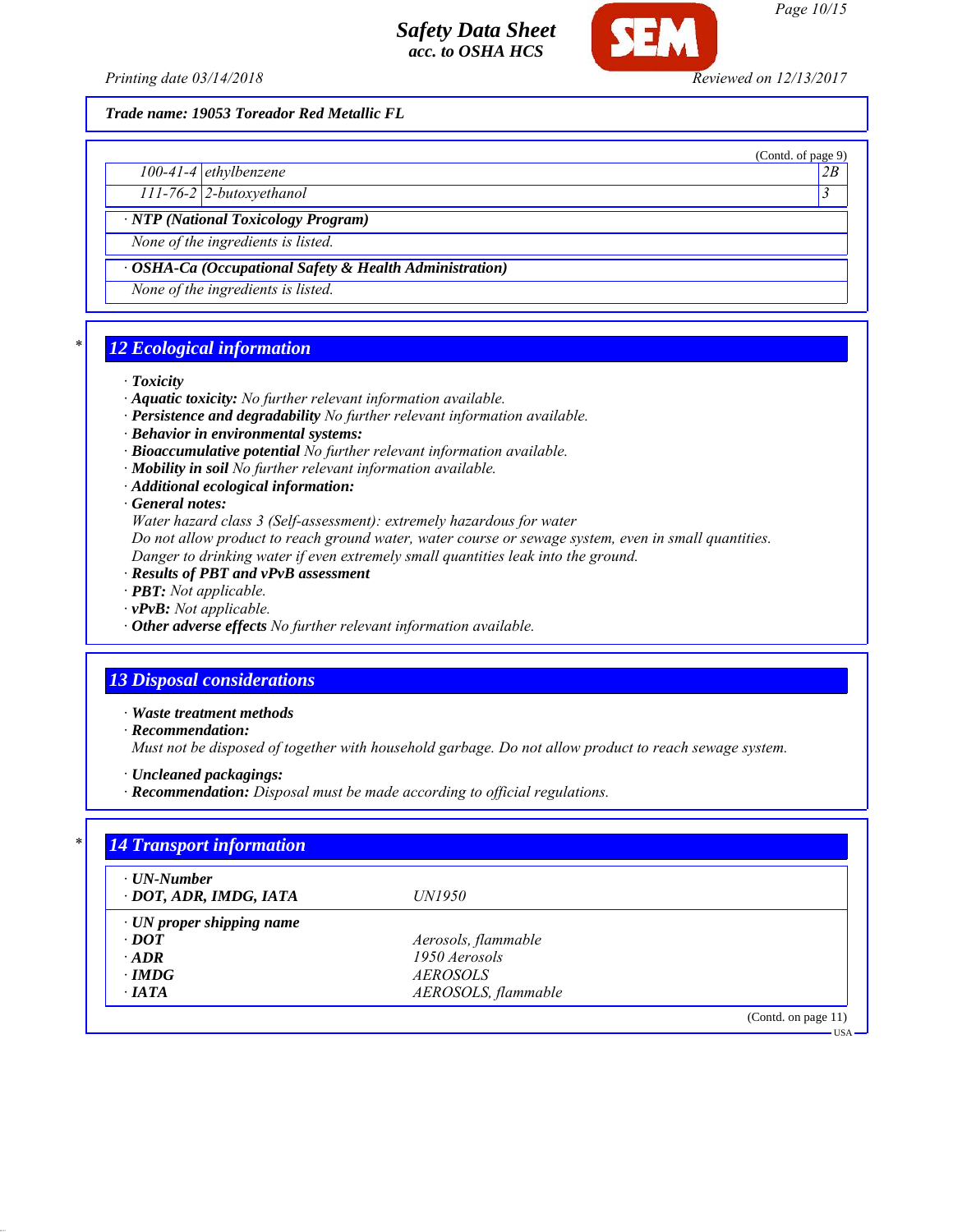

*Printing date 03/14/2018 Reviewed on 12/13/2017*

*Trade name: 19053 Toreador Red Metallic FL*

|                                            | (Contd. of page 10)                                                                          |
|--------------------------------------------|----------------------------------------------------------------------------------------------|
| · Transport hazard class(es)               |                                                                                              |
| $\cdot$ DOT                                |                                                                                              |
|                                            |                                                                                              |
|                                            |                                                                                              |
|                                            |                                                                                              |
|                                            |                                                                                              |
| · Class<br>· Label                         | 2.1<br>2.1                                                                                   |
|                                            |                                                                                              |
| $\cdot$ ADR                                |                                                                                              |
|                                            |                                                                                              |
|                                            |                                                                                              |
|                                            |                                                                                              |
| · Class                                    | 2 5F Gases                                                                                   |
| · Label                                    | 2.1                                                                                          |
| · IMDG, IATA                               |                                                                                              |
|                                            |                                                                                              |
|                                            |                                                                                              |
|                                            |                                                                                              |
|                                            |                                                                                              |
| · Class                                    | 2.1                                                                                          |
| $\cdot$ Label                              | 2.1                                                                                          |
| · Packing group                            |                                                                                              |
| · DOT, ADR, IMDG, IATA                     | Void                                                                                         |
| · Environmental hazards:                   |                                                                                              |
| · Marine pollutant:                        | N <sub>o</sub>                                                                               |
| · Special precautions for user             | Warning: Gases                                                                               |
| · EMS Number:                              | $F$ -D,S-U                                                                                   |
| · Stowage Code                             | SW1 Protected from sources of heat.<br>SW22 For AEROSOLS with a maximum capacity of 1 litre: |
|                                            | Category A. For AEROSOLS with a capacity above 1 litre:                                      |
|                                            | Category B. For WASTE AEROSOLS: Category C, Clear of living                                  |
|                                            | quarters.                                                                                    |
| · Segregation Code                         | SG69 For AEROSOLS with a maximum capacity of 1 litre:                                        |
|                                            | Segregation as for class 9. Stow "separated from" class 1 except for                         |
|                                            | division 1.4. For AEROSOLS with a capacity above 1 litre:                                    |
|                                            | Segregation as for the appropriate subdivision of class 2. For                               |
|                                            | WASTE AEROSOLS: Segregation as for the appropriate subdivision<br>of class 2.                |
| Transport in bulk according to Annex II of |                                                                                              |
| <b>MARPOL73/78 and the IBC Code</b>        | Not applicable.                                                                              |
|                                            | (Contd. on page 12)                                                                          |

*Page 11/15*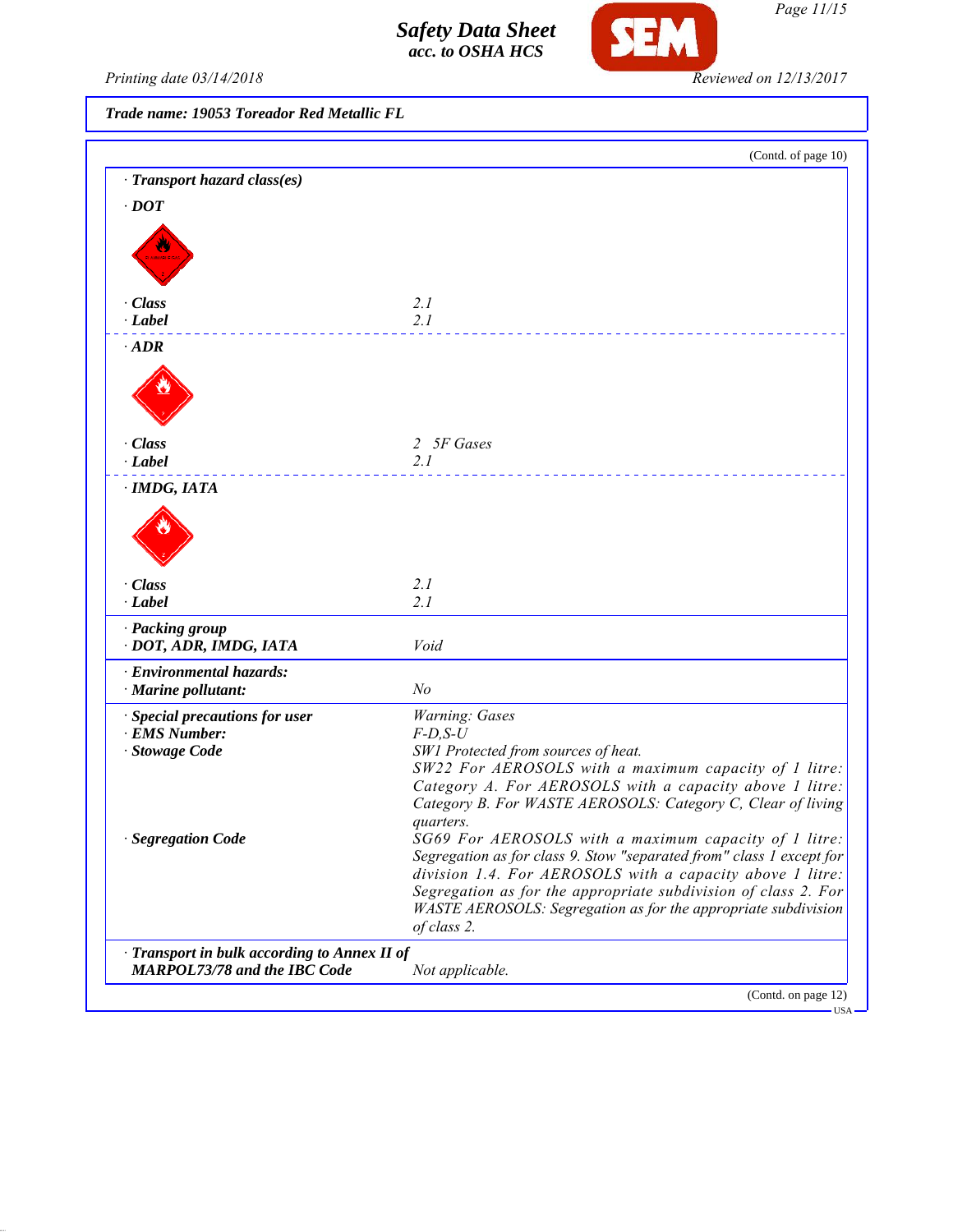

*Page 12/15*

*Printing date 03/14/2018 Reviewed on 12/13/2017*

*Trade name: 19053 Toreador Red Metallic FL*

|                                     | (Contd. of page 11)                |
|-------------------------------------|------------------------------------|
| · Transport/Additional information: |                                    |
| $\cdot$ DOT                         |                                    |
| • Quantity limitations              | On passenger aircraft/rail: 75 kg  |
|                                     | On cargo aircraft only: 150 kg     |
| $\cdot$ ADR                         |                                    |
| $\cdot$ Excepted quantities (EQ)    | Code: E0                           |
|                                     | Not permitted as Excepted Quantity |
| $\cdot$ IMDG                        |                                    |
| $\cdot$ Limited quantities (LQ)     | II.                                |
| $\cdot$ Excepted quantities (EQ)    | $Code$ $E0$                        |
|                                     | Not permitted as Excepted Quantity |
| · UN "Model Regulation":            | <b>UN 1950 AEROSOLS, 2.1</b>       |

# *\* 15 Regulatory information*

*· Safety, health and environmental regulations/legislation specific for the substance or mixture · Sara*

|                        | Section 355 (extremely hazardous substances):                             |
|------------------------|---------------------------------------------------------------------------|
|                        | None of the ingredient is listed.                                         |
|                        | Section 313 (Specific toxic chemical listings):                           |
|                        | Acrylic Resin                                                             |
| 108-88-3 toluene       |                                                                           |
|                        | 108-10-1 4-methylpentan-2-one                                             |
| $1330 - 20 - 7$ xylene |                                                                           |
|                        | $100-41-4$ ethylbenzene                                                   |
|                        | $71-36-3$ butan-1-ol                                                      |
|                        | $111$ -76-2 2-butoxyethanol                                               |
|                        | · TSCA (Toxic Substances Control Act):                                    |
|                        | $67-64-1$ acetone                                                         |
|                        | 108-65-6 2-methoxy-1-methylethyl acetate                                  |
|                        | $123-86-4$ n-butyl acetate                                                |
|                        | $110-19-0$ isobutyl acetate                                               |
|                        | 108-88-3 toluene                                                          |
|                        | 763-69-9 ethyl 3-ethoxypropionate                                         |
|                        | 9004-36-8 Cellulose Acetate Butyrate                                      |
|                        | $108-10-1$ 4-methylpentan-2-one                                           |
|                        | $110-43-0$ heptan-2-one                                                   |
|                        | 1330-20-7 xylene                                                          |
|                        | 16883-83-3 benzyl 3-isobutryloxy-1-isopropyl-2-2-dimethylpropyl phthalate |
|                        | 100-41-4 ethylbenzene                                                     |
|                        | $71 - 36 - 3$ butan-1-ol                                                  |
|                        | (Contd. on page 13)<br>- USA                                              |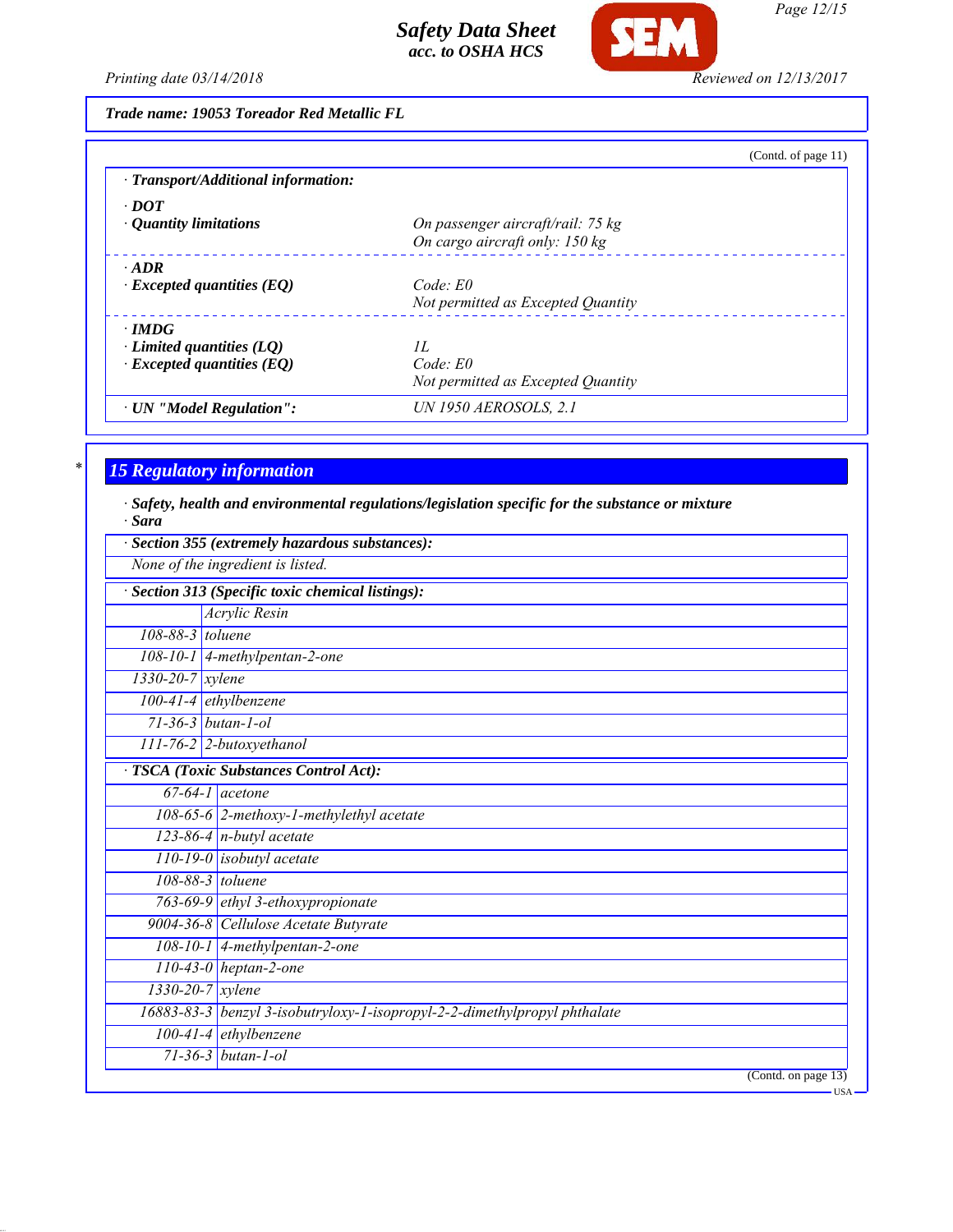

**SEM** 

*Page 13/15*

*Trade name: 19053 Toreador Red Metallic FL*

|                              | (Contd. of page 12)                                                                                                                                                                                                    |                 |
|------------------------------|------------------------------------------------------------------------------------------------------------------------------------------------------------------------------------------------------------------------|-----------------|
|                              | $111$ -76-2 2-butoxyethanol                                                                                                                                                                                            |                 |
|                              | $41556-26-7$ bis(1,2,2,6,6-Pentamethyl-4-piperidinyl) sebacate                                                                                                                                                         |                 |
|                              | $104810-48-2$ poly(oxy-1,2-ethanediyl), $\alpha$ -[3-[3-(2H-benzotriazol-2-yl)-5-(1,1-dimethylethyl)-4-hydroxyphenyl]-<br>l-oxopropyl]-ω-hydroxy-                                                                      |                 |
|                              | 104810-47-1 poly(oxy-1,2-ethanediyl), a-[3-[3-(2H-benzotriazol-2-yl)-5-(1,1-dimethylethyl)-4-hydroxyphenyl]-<br>1-oxopropyl]-ω-[3-[3-(2H- benzotriazol-2-yl)-5-(1,1-dimethylethyl)-4-hydroxyphenyl]-1-<br>oxopropoxy]- |                 |
|                              | 61791-55-7 Amines, N-tallow alkyltrimethylenedi-                                                                                                                                                                       |                 |
|                              | 82919-37-7 Methyl (1,2,2,6,6,- pentamethyl-4-piperidinyl) sebacate                                                                                                                                                     |                 |
|                              | 25322-68-3 Polyethylene glycol                                                                                                                                                                                         |                 |
|                              | 106-79-6 Dimethyl sebacate(Impurity)                                                                                                                                                                                   |                 |
|                              | $2403-89-6$ 4-Piperidinol, 1,2,2,6,6 pentamethyl- (Impurity)                                                                                                                                                           |                 |
|                              | · TSCA new (21st Century Act) (Substances not listed)                                                                                                                                                                  |                 |
|                              | 68476-86-8 Petroleum gases, liquefied, sweetened                                                                                                                                                                       |                 |
| Proposition 65               |                                                                                                                                                                                                                        |                 |
|                              | <b>Chemicals known to cause cancer:</b>                                                                                                                                                                                |                 |
|                              | $108-10-1$ 4-methylpentan-2-one                                                                                                                                                                                        |                 |
| $1330-20-7$ xylene           |                                                                                                                                                                                                                        |                 |
|                              | $100-41-4$ ethylbenzene                                                                                                                                                                                                |                 |
|                              | Chemicals known to cause reproductive toxicity for females:                                                                                                                                                            |                 |
|                              | None of the ingredients is listed.                                                                                                                                                                                     |                 |
|                              | Chemicals known to cause reproductive toxicity for males:                                                                                                                                                              |                 |
|                              | None of the ingredients is listed.                                                                                                                                                                                     |                 |
|                              | · Chemicals known to cause developmental toxicity:                                                                                                                                                                     |                 |
| 108-88-3 toluene             |                                                                                                                                                                                                                        |                 |
|                              | $108-10-1$ 4-methylpentan-2-one                                                                                                                                                                                        |                 |
|                              | · Cancerogenity categories                                                                                                                                                                                             |                 |
|                              | <b>EPA</b> (Environmental Protection Agency)                                                                                                                                                                           |                 |
| $\overline{67-64-1}$ acetone |                                                                                                                                                                                                                        | Ι               |
| 108-88-3 toluene             |                                                                                                                                                                                                                        | П               |
|                              | $108-10-1$ 4-methylpentan-2-one                                                                                                                                                                                        | Ι               |
| $1330 - 20 - 7$ xylene       |                                                                                                                                                                                                                        | Ι               |
|                              | 100-41-4 ethylbenzene                                                                                                                                                                                                  | D               |
|                              | $71-36-3$ butan-1-ol                                                                                                                                                                                                   | $\overline{D}$  |
|                              | 111-76-2 2-butoxyethanol                                                                                                                                                                                               | $\overline{NL}$ |
|                              | TLV (Threshold Limit Value established by ACGIH)                                                                                                                                                                       |                 |
| $67-64-1$ acetone            |                                                                                                                                                                                                                        | A4              |
| 108-88-3 toluene             |                                                                                                                                                                                                                        | A4              |
| 1330-20-7 xylene             |                                                                                                                                                                                                                        | $\overline{A4}$ |
|                              | 100-41-4 ethylbenzene                                                                                                                                                                                                  | A3              |
|                              | 111-76-2 2-butoxyethanol                                                                                                                                                                                               | $\overline{A3}$ |
|                              | (Contd. on page 14)                                                                                                                                                                                                    |                 |
|                              |                                                                                                                                                                                                                        | $-USA$          |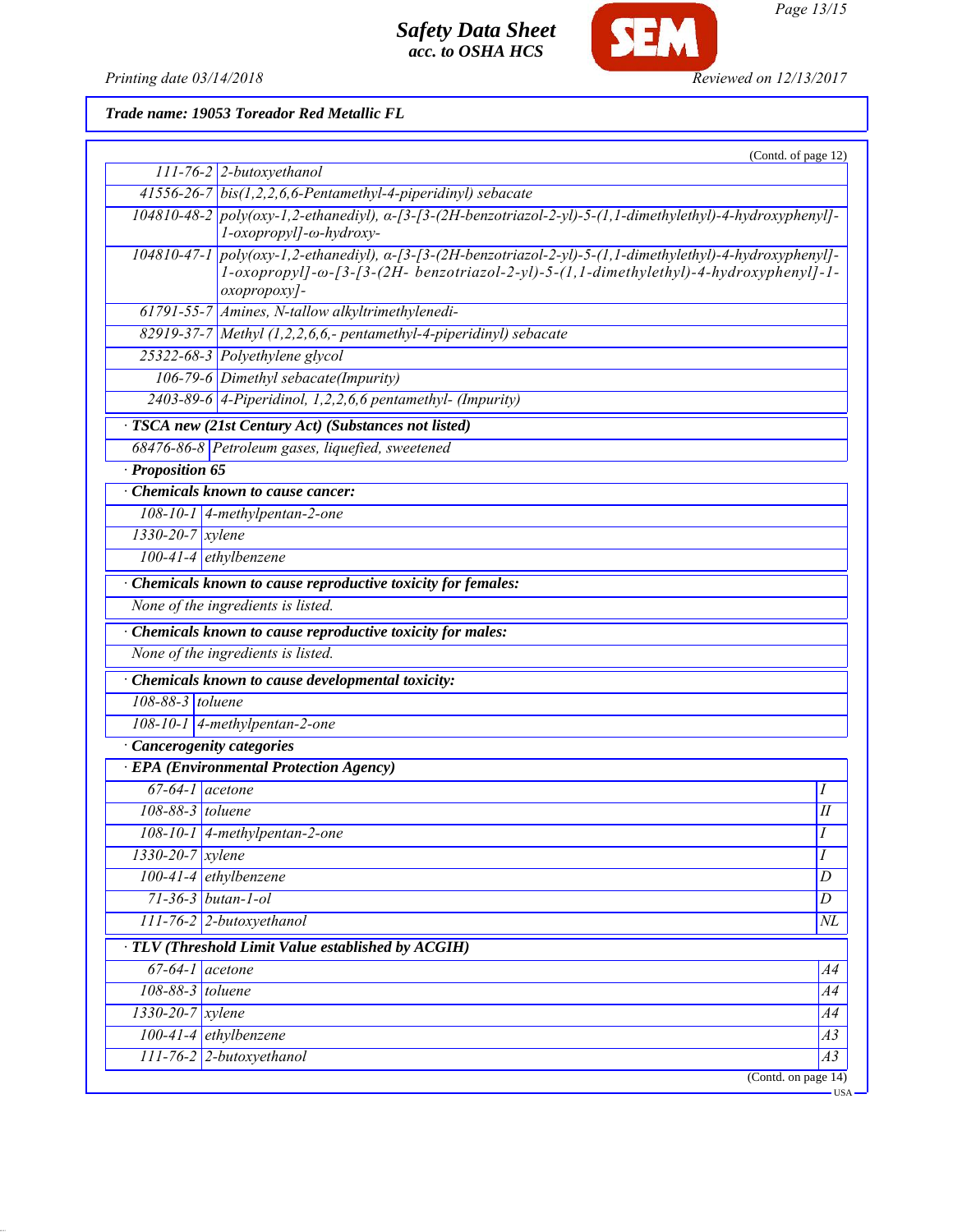Printing date 03/14/2018 **Reviewed on 12/13/2017** 

SEM

*Trade name: 19053 Toreador Red Metallic FL*

|                            | (Contd. of page 13)                                                                                           |
|----------------------------|---------------------------------------------------------------------------------------------------------------|
|                            | · NIOSH-Ca (National Institute for Occupational Safety and Health)                                            |
|                            | None of the ingredients is listed.                                                                            |
| · Hazard pictograms        | · GHS label elements The product is classified and labeled according to the Globally Harmonized System (GHS). |
| GHS02<br>GHS04             | GHS07<br>GHS08                                                                                                |
| · Signal word Danger       |                                                                                                               |
|                            | · Hazard-determining components of labeling:                                                                  |
| acetone                    |                                                                                                               |
| toluene                    |                                                                                                               |
| n-butyl acetate            |                                                                                                               |
| · Hazard statements        |                                                                                                               |
|                            | H222 Extremely flammable aerosol.                                                                             |
|                            | H280 Contains gas under pressure; may explode if heated.                                                      |
|                            | H319 Causes serious eye irritation.                                                                           |
|                            | H351 Suspected of causing cancer.                                                                             |
|                            | H361 Suspected of damaging fertility or the unborn child.                                                     |
|                            | H336 May cause drowsiness or dizziness.                                                                       |
|                            | H373 May cause damage to organs through prolonged or repeated exposure.                                       |
| · Precautionary statements |                                                                                                               |
| P201                       | Obtain special instructions before use.                                                                       |
| P202                       | Do not handle until all safety precautions have been read and understood.                                     |
| P210                       | Keep away from heat/sparks/open flames/hot surfaces. - No smoking.                                            |
| P211                       |                                                                                                               |
| P251                       | Do not spray on an open flame or other ignition source.                                                       |
| P260                       | Pressurized container: Do not pierce or burn, even after use.                                                 |
|                            | Do not breathe dust/fume/gas/mist/vapors/spray.                                                               |
| P264                       | Wash thoroughly after handling.                                                                               |
| P271                       | Use only outdoors or in a well-ventilated area.                                                               |
| P280                       | Wear protective gloves/protective clothing/eye protection/face protection.                                    |
| $P304 + P340$              | IF INHALED: Remove person to fresh air and keep comfortable for breathing.                                    |
|                            | P305+P351+P338 If in eyes: Rinse cautiously with water for several minutes. Remove contact lenses, if present |
|                            | and easy to do. Continue rinsing.                                                                             |
| $P308 + P313$              | IF exposed or concerned: Get medical advice/attention.                                                        |
| P312                       | Call a poison center/doctor if you feel unwell.                                                               |
| P314                       | Get medical advice/attention if you feel unwell.                                                              |
| $P337 + P313$              | If eye irritation persists: Get medical advice/attention.                                                     |
| $P403 + P233$              | Store in a well-ventilated place. Keep container tightly closed.                                              |
| P405                       | Store locked up.                                                                                              |
| $P410 + P403$              | Protect from sunlight. Store in a well-ventilated place.                                                      |
| $P410 + P412$              | Protect from sunlight. Do not expose to temperatures exceeding 50°C/122°F.                                    |
| <i>P501</i>                | Dispose of contents/container in accordance with local/regional/national/international<br>regulations.        |
|                            | · Chemical safety assessment: A Chemical Safety Assessment has not been carried out.                          |

(Contd. on page 15)